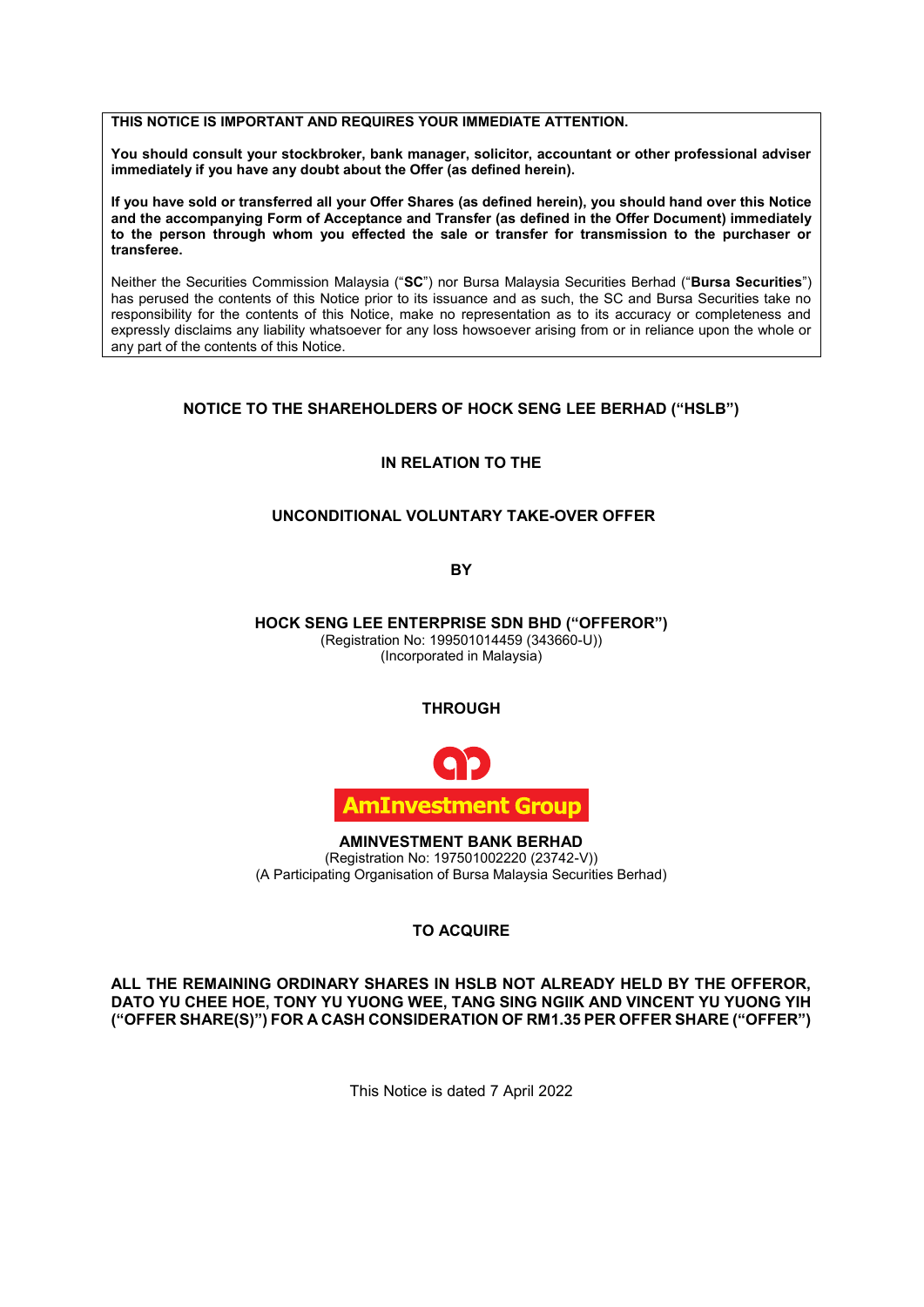

## **Registered office of the Offeror:- Registered office of the Offeror:-**

No. 1, HSL Tower, Lorong La Promenade 2 No. 1, HSL Tower, Lorong La Promenade 2 La Promenade, Kuching-Samarahan Expressway La Promenade, Kuching-Samarahan Expressway 94300 Kota Samarahan 94300 Kota Samarahan Sarawak, Malaysia Sarawak, Malaysia

**Registered office of AmInvestment Bank:- Registered office of AmInvestment Bank:-** 22nd Floor 22nd Floor Bangunan AmBank Group Bangunan AmBank Group 55, Jalan Raja Chulan 55, Jalan Raja Chulan 50200 Kuala Lumpur 50200 Kuala Lumpur

7 April 2022 7 April 2022

**To: The Holders To: The Holders**

Dear Sir/Madam, Dear Sir/Madam,

# **UNCONDITIONAL VOLUNTARY TAKE-OVER OFFER BY THE OFFEROR THROUGH UNCONDITIONAL VOLUNTARY TAKE-OVER OFFER BY THE OFFEROR THROUGH AMINVESTMENT BANK BERHAD TO ACQUIRE THE OFFER SHARES AT A CASH AMINVESTMENT BANK BERHAD TO ACQUIRE THE OFFER SHARES AT A CASH CONSIDERATION OF RM1.35 PER OFFER SHARE CONSIDERATION OF RM1.35 PER OFFER SHARE**

# **EXTENDED CLOSING DATE EXTENDED CLOSING DATE**

*(Unless otherwise stated, the words and abbreviations used herein shall have the same meaning as (Unless otherwise stated, the words and abbreviations used herein shall have the same meaning as*  defined in the offer document dated 10 March 2022 which sets out the details, terms and conditions of *the Offer together with the Form of Acceptance and Transfer ("Offer Document").) the Offer together with the Form of Acceptance and Transfer ("Offer Document").)*

We refer to the notice of the Offer dated 17 February 2022 and the Offer Document. We refer to the notice of the Offer dated 17 February 2022 and the Offer Document.

On behalf of the Offeror, AmInvestment Bank wishes to inform the Holders that the closing time and On behalf of the Offeror, AmInvestment Bank wishes to inform the Holders that the closing time and date for acceptances of the Offer has been extended from 5:00 p.m. (Malaysian time) on Thursday, 7 date for acceptances of the Offer has been extended from 5:00 p.m. (Malaysian time) on Thursday, 7 April 2022 to 5:00 p.m. (Malaysian time) on Thursday, 21 April 2022 ("Extended Closing Date"). A notice of the said extension will be posted to the Holders accordingly. Save for the Extended Closing notice of the said extension will be posted to the Holders accordingly. Save for the Extended Closing Date, all other details and the terms and conditions as set out in the Offer Document remain unchanged. Date, all other details and the terms and conditions as set out in the Offer Document remain unchanged.

In accordance with Paragraph 13.01 of the Rules, the detailed disclosure on the level of acceptances In accordance with Paragraph 13.01 of the Rules, the detailed disclosure on the level of acceptances of the Offer as at 5:00 p.m. (Malaysian time) on 5 April 2022 is as follows:- of the Offer as at 5:00 p.m. (Malaysian time) on 5 April 2022 is as follows:-

|                                                                                                                                                                                                               | No. of HSLB<br><b>Shares</b> | 9/2(1) |
|---------------------------------------------------------------------------------------------------------------------------------------------------------------------------------------------------------------|------------------------------|--------|
|                                                                                                                                                                                                               |                              |        |
| HSLB Shares held by the Offeror and the Joint Ultimate Offerors as at the Posting<br>Date                                                                                                                     | 468,667,020                  | 85.29  |
| HSLB Shares for which acceptances of the Offer (which are complete and valid in all<br>respects) have been received by the Offeror after the Posting Date up to 5.00 p.m.<br>(Malaysian time) on 5 April 2022 | 13,372,708                   | 2.43   |
| HSLB Shares acquired (other than the HSLB Shares for which acceptances of the<br>Offer have been received) by the Offeror after the Posting Date and up to 5.00 p.m.<br>(Malaysian time) on 5 April 2022      | 6,562,540                    | 1.19   |
| HSLB Shares held by the PACs on 5 April 2022                                                                                                                                                                  | 12,838,155                   | 2.34   |
| Total HSLB Shares held by the Offeror, the Joint Ultimate Offerors and the PACs<br>as at 5.00 p.m. (Malaysian time) on 5 April 2022                                                                           | 501,440,423                  | 91.25  |
| HSLB Shares for which acceptances for the Offer (which are subject to verification)<br>have been received by the Offeror after the Posting Date and up to 5.00 p.m.<br>(Malaysian time) on 5 April 2022       | 12,857,641                   | 2.34   |

*Note: Note:* 

*(1) Based on 549,517,219 HSLB Shares in issue (excluding Treasury Shares) (1) Based on 549,517,219 HSLB Shares in issue (excluding Treasury Shares)*

Aminvestment Bank Berhad (Registration No. 197501002220 (23742-V))

Amento of the AmBank Group<br>Amento of the AmBank Group<br>(A Participating Organisation of Bursa Malaysia Securities Berhad)

22nd Floor, Bangunan AmBank Group, No. 55, Jalan Raja Chulan, 50200 Kuala Lumpur, Malaysia. P. O. Box 10233, 50708 Kuala Lumpur, Malaysia. T: +603 2036 2633 F: +603 2078 2842 Telex: AIGB MA 34124

W: ambankgroup.com